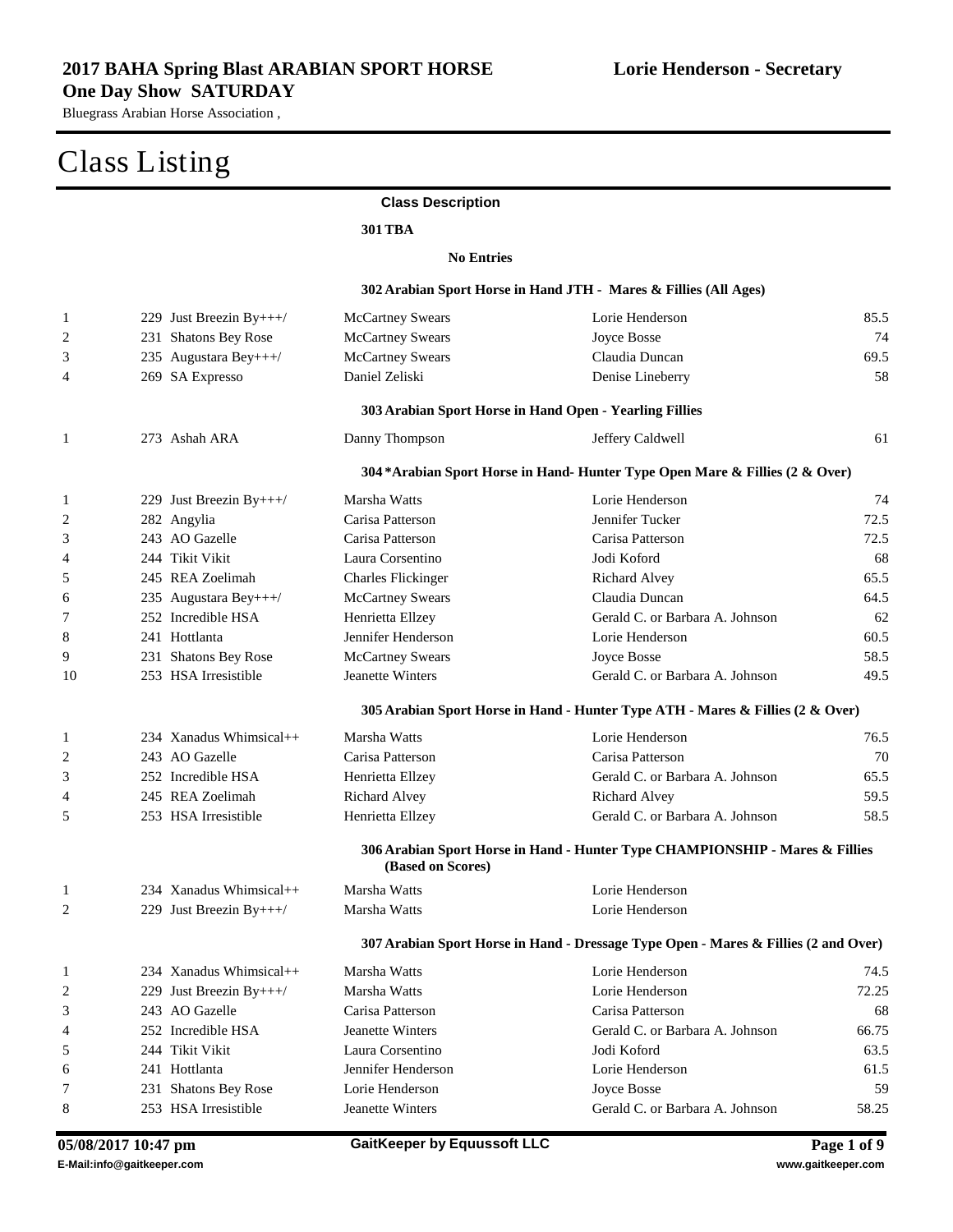#### **2017 BAHA Spring Blast ARABIAN SPORT HORSE One Day Show SATURDAY**

Bluegrass Arabian Horse Association ,

|              |                         | <b>Class Description</b>  |                                                                                  |       |
|--------------|-------------------------|---------------------------|----------------------------------------------------------------------------------|-------|
|              |                         |                           | 308 Arabian Sport Horse in Hand - Dressage Type ATH - Mares & Fillies (2 & Over) |       |
| 1            | 252 Incredible HSA      | Henrietta Ellzey          | Gerald C. or Barbara A. Johnson                                                  | 66.5  |
| 2            | 243 AO Gazelle          | Carisa Patterson          | Carisa Patterson                                                                 | 63    |
| 3            | 235 Augustara Bey+++/   | <b>McCartney Swears</b>   | Claudia Duncan                                                                   | 62    |
| 4            | 253 HSA Irresistible    | Henrietta Ellzey          | Gerald C. or Barbara A. Johnson                                                  | 57.5  |
| 5            | 231 Shatons Bey Rose    | <b>McCartney Swears</b>   | Joyce Bosse                                                                      | 57.5  |
|              |                         | (Based on Scores)         | 309 Arabian Sport Horse in Hand - Dressage Type CHAMPIONSHIP Mares & Fillies     |       |
| 1            | 234 Xanadus Whimsical++ | Marsha Watts              | Lorie Henderson                                                                  |       |
| 2            | 229 Just Breezin By+++/ | Marsha Watts              | Lorie Henderson                                                                  |       |
|              |                         |                           | 310 Arabian Sport Horse in Hand JTH - Geldings (All Ages)                        |       |
| 1            | 227 Patriot $V_{++++}/$ | <b>McCartney Swears</b>   | Lorie Henderson                                                                  | 80    |
| 2            | 232 Shatons Rock Star   | Kaylee Markonich          | Joyce Bosse                                                                      | 69.25 |
| 3            | 230 Movado $BA++/$      | Marsha Watts              | Viktoria Monroe                                                                  | 66.5  |
| 4            | 264 TF Out of Afrika    | Alyssia Davis             | Alyssia Davis                                                                    | 64    |
| 5            | 270 Gospel Singer       | Dru Adams                 | Dru Adams                                                                        | 56    |
| 6            | 242 Shatons Spirit      | Elise Goff                | Elise Goff                                                                       | 53.5  |
|              |                         |                           | 311 Arabian Sport Horse in Hand Open - Yearling Geldings                         |       |
|              |                         | <b>No Entries</b>         |                                                                                  |       |
|              |                         |                           | 312*Arabian Sport Horse in Hand - Hunter Type Open - Geldings (2 & Over)         |       |
| 1            | 232 Shatons Rock Star   | Kaylee Markonich          | Joyce Bosse                                                                      | 78.25 |
| 2            | 261 Ttotally Awesome+   | Jenese Briegel            | Jenese Briegel                                                                   | 78    |
| 3            | 260 A Royal Gift        | Jenese Briegel            | Jenese Briegel                                                                   | 77    |
| 4            | 274 Kentucky Chrome ARA | <b>Charles Flickinger</b> | Jeffery Caldwell                                                                 | 76.75 |
| 5            | 283 Rodeo Road          | Carisa Patterson          | Jennifer Tucker                                                                  | 75    |
| 6            | 239 Tazzer+++/          | Jennifer Henderson        | Jennifer Henderson                                                               | 65    |
| 7            | 237 Kentucky Moonshyne+ | Holly Kratzenberg         | Holly Kratzenberg                                                                | 60.5  |
| 8            | 242 Shatons Spirit      | Elise Goff                | Elise Goff                                                                       | 57    |
|              |                         |                           | 313 Arabian Sport Horse in Hand - Hunter Type ATH - Geldings (2 & Over)          |       |
| $\mathbf{1}$ | 227 Patriot V++++//     | <b>McCartney Swears</b>   | Lorie Henderson                                                                  | 81    |
| 2            | 230 Movado BA++/        | Marsha Watts              | Viktoria Monroe                                                                  | 80.5  |
| 3            | 261 Ttotally Awesome+   | Jenese Briegel            | Jenese Briegel                                                                   | 78.5  |
| 4            | 260 A Royal Gift        | Jenese Briegel            | Jenese Briegel                                                                   | 77.5  |
| 5            | 274 Kentucky Chrome ARA | <b>Ashley Staley</b>      | Jeffery Caldwell                                                                 | 75.5  |
| 6            | 265 Primed and Ready    | <b>Haley Jenkins</b>      | Haley Jenkins                                                                    | 72.5  |
| 7            | 242 Shatons Spirit      | Elise Goff                | Elise Goff                                                                       | 56    |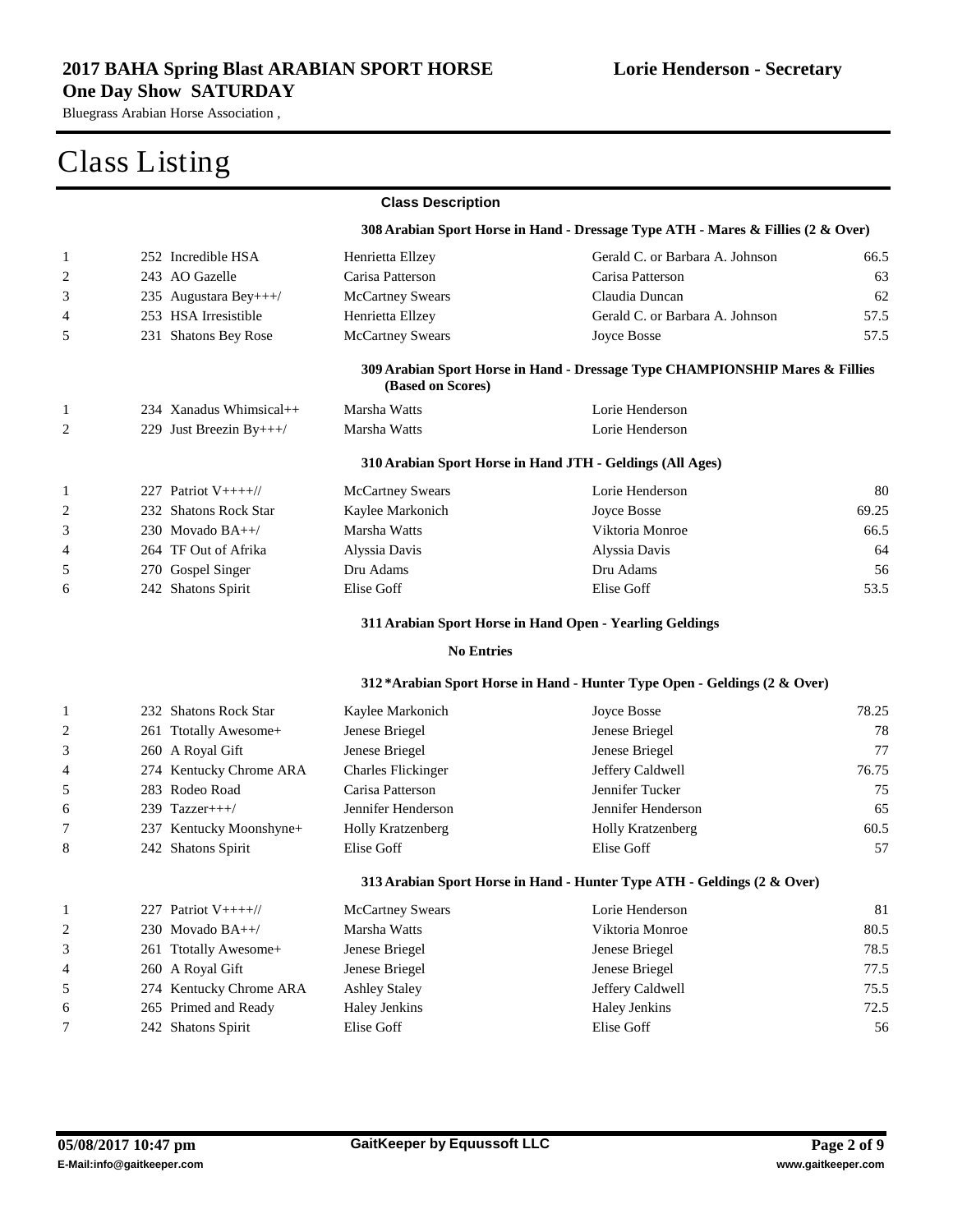|              |                         | <b>Class Description</b>                              |                                                                                     |       |
|--------------|-------------------------|-------------------------------------------------------|-------------------------------------------------------------------------------------|-------|
|              |                         | on Score)                                             | 314 Arabian Sport Horse in Hand - Hunter Type CHAMPIONSHIP Geldings (Based          |       |
| 1            | 227 Patriot $V++++$     | Lorie Henderson                                       | Lorie Henderson                                                                     | 81    |
| 2            | 230 Movado BA++/        | Marsha Watts                                          | Viktoria Monroe                                                                     | 80.5  |
|              |                         |                                                       | 315 Arabian Sport Horse in Hand - Dressage Type Open - Geldings (2 & Over)          |       |
| 1            | 232 Shatons Rock Star   | Lorie Henderson                                       | <b>Joyce Bosse</b>                                                                  | 79.5  |
| 2            | 227 Patriot $V++++$     | Lorie Henderson                                       | Lorie Henderson                                                                     | 79    |
| 3            | 274 Kentucky Chrome ARA | <b>Charles Flickinger</b>                             | Jeffery Caldwell                                                                    | 78    |
| 4            | 260 A Royal Gift        | Jenese Briegel                                        | Jenese Briegel                                                                      | 77    |
| 5            | 261 Ttotally Awesome+   | Jenese Briegel                                        | Jenese Briegel                                                                      | 75.5  |
| 6            | 238 KW Kharisma+/       | Katherine Mcleod Tate                                 | Katherine Mcleod Tate                                                               | 72.5  |
| 7            | 237 Kentucky Moonshyne+ | Holly Kratzenberg                                     | Holly Kratzenberg                                                                   | 72    |
| 8            | 264 TF Out of Afrika    | Denise Lineberry                                      | Alyssia Davis                                                                       | 68.5  |
|              |                         |                                                       | 316 Arabian Sport Horse in Hand - Dressage Type ATH - Geldings (2 & Over)           |       |
| 1            | 230 Movado BA++/        | Marsha Watts                                          | Viktoria Monroe                                                                     | 83    |
| 2            | 261 Ttotally Awesome+   | Jenese Briegel                                        | Jenese Briegel                                                                      | 81.5  |
| 3            | 260 A Royal Gift        | Jenese Briegel                                        | Jenese Briegel                                                                      | 79.25 |
| 4            | 232 Shatons Rock Star   | Kaylee Markonich                                      | Joyce Bosse                                                                         | 77    |
| 5            | 283 Rodeo Road          | Carisa Patterson                                      | Jennifer Tucker                                                                     | 76    |
| 6            | 237 Kentucky Moonshyne+ | <b>Holly Kratzenberg</b>                              | <b>Holly Kratzenberg</b>                                                            | 74    |
| 7            | 274 Kentucky Chrome ARA | <b>Ashley Staley</b>                                  | Jeffery Caldwell                                                                    | 68.75 |
|              |                         | (Based on Score)                                      | 317 Arabian Sport Horse in Hand - Dressage Type CHAMPIONSHIP - Geldings             |       |
| 1            | 230 Movado $BA++/$      | Marsha Watts                                          | Viktoria Monroe                                                                     | 83    |
| 2            | 261 Ttotally Awesome+   | Jenese Briegel                                        | Jenese Briegel                                                                      | 81.5  |
|              |                         | 318 Arabian Sport Horse in Hand Open - Yearling Colts |                                                                                     |       |
| 1            | 236 Interstellar        | Jennifer Henderson                                    | Jennifer Henderson                                                                  | 70    |
|              |                         |                                                       |                                                                                     |       |
|              |                         |                                                       | 319 Arabian Sport Horse in Hand - Hunter Type Open - Colts & Stallions (2 & over)   |       |
|              | 257 Twilight Solstice   | Marie Chandler                                        | Marie Chandler                                                                      | 56.5  |
|              |                         |                                                       | 320 Arabian Sport Horse in Hand - Hunter Type - Colts & Stallions (2 & Over)        |       |
| $\mathbf{1}$ | 257 Twilight Solstice   | Marie Chandler                                        | Marie Chandler                                                                      | 66.5  |
|              |                         | (Based on Score)                                      | 321 Arabian Sport Horse in Hand - Hunter Type CHAMPIONSHIP Colts & Stallions        |       |
| $\mathbf{1}$ | 257 Twilight Solstice   | Marie Chandler                                        | Marie Chandler                                                                      | 66.5  |
|              |                         |                                                       | 322 Arabian Sport Horse in Hand - Dressage Type Open - Colts & Stallions (2 & Over) |       |
| 1            | 240 Diamonds Afire++/   | Jennifer Henderson                                    | Lorie Henderson                                                                     | 74    |
| 2            | 257 Twilight Solstice   | Marie Chandler                                        | Marie Chandler                                                                      | 67    |
|              |                         |                                                       |                                                                                     |       |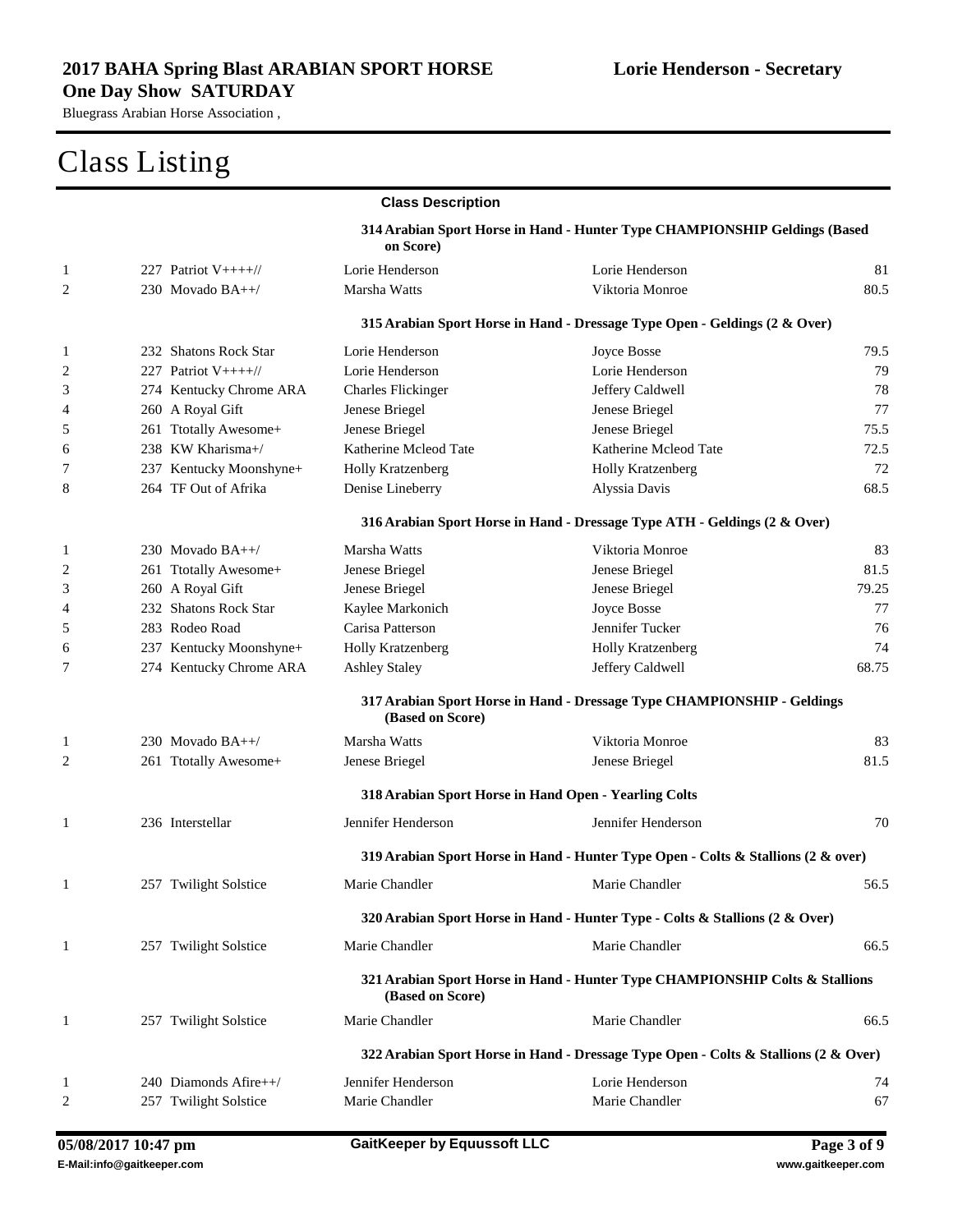|                |                            | <b>Class Description</b> |                                                                                    |      |
|----------------|----------------------------|--------------------------|------------------------------------------------------------------------------------|------|
|                |                            |                          | 323 Arabian Sport Horse in Hand - Dressage Type ATH - Colts & Stallions (2 & Over) |      |
| 1              | 257 Twilight Solstice      | Marie Chandler           | Marie Chandler                                                                     | 68.5 |
|                |                            | (Based on Scores)        | 324 Arabian Sport Horse in Hand Dressage Type CHAMPIONSHIP - Colts & Stallions     |      |
| 1              | 240 Diamonds Afire++/      | Jennifer Henderson       | Lorie Henderson                                                                    | 74   |
| 2              | 257 Twilight Solstice      | Marie Chandler           | Marie Chandler                                                                     | 68.5 |
|                |                            | Overall Score \$100.00)  | 325 SUPREME PUREBRED SPORT HORSE IN HAND CHAMPION (Highest                         |      |
| 1              | 229 Just Breezin By+++/    | Lorie Henderson          | Lorie Henderson                                                                    | 85.5 |
| 2              | 230 Movado BA++/           | Marsha Watts             | Viktoria Monroe                                                                    | 83   |
|                |                            |                          | 326 HA/AA Sport Horse in Hand JTH - Mares & Fillies (All Ages)                     |      |
| 1              | 279 Red Hot Chili Stepper  | Cassidy Buchanan         | Carisa Patterson                                                                   | 65   |
|                |                            |                          | 327 HA/AA Sport Horse in Hand Open - Yearling Fillies                              |      |
|                |                            | <b>No Entries</b>        |                                                                                    |      |
|                |                            |                          | 328 HA/AA Sport Horse in Hand - Hunter Type Open - Mares & Fillies (2 & Over)      |      |
| $\mathbf{1}$   | 808 Desperado's Nite Angel | <b>Blair Cecil</b>       | Jill Robinson-Bailey                                                               | 76   |
| $\overline{2}$ | 246 Written In The Stars   | Caitlin Lauer            | Caitlin Lauer                                                                      | 74   |
| 3              | 279 Red Hot Chili Stepper  | Cassidy Buchanan         | Carisa Patterson                                                                   | 61.5 |
| 4              | 289 Maureen Omega          | Danny Thompson           | Danny Thompson                                                                     | 54   |
|                |                            |                          | 329 HA/AA Sport Horse in Hand - Hunter Type ATH - Mare & Fillies (2 & Over)        |      |
| 1              | 246 Written In The Stars   | Caitlin Lauer            | Caitlin Lauer                                                                      | 79.5 |
| 2              | 808 Desperado's Nite Angel | Caitlin Lauer            | Jill Robinson-Bailey                                                               | 79.5 |
| 3              | 279 Red Hot Chili Stepper  | Cassidy Buchanan         | Carisa Patterson                                                                   | 65.5 |
|                |                            | (Based on Score)         | 330 HA/AA Sport Horse in Hand - Hunter Type CHAMPIONSHIP- Mare & Fillies           |      |
| 1              | 246 Written In The Stars   | Caitlin Lauer            | Caitlin Lauer                                                                      | 79.5 |
| 2              | 808 Desperado's Nite Angel | Caitlin Lauer            | Jill Robinson-Bailey                                                               | 79.5 |
|                |                            |                          | 331 HA/AA Sport Horse in Hand - Dressage Type Open- Mares & Fillies (2 & Over)     |      |
| $\mathbf{1}$   | 288 White Winged Dove SMD  | Karen Sommerhalder       | Karen Sommerhalder                                                                 | 82   |
| $\overline{c}$ | 246 Written In The Stars   | Caitlin Lauer            | Caitlin Lauer                                                                      | 74   |
| 3              | 808 Desperado's Nite Angel | <b>Blair Cecil</b>       | Jill Robinson-Bailey                                                               | 72.5 |
| 4              | 289 Maureen Omega          | Danny Thompson           | Danny Thompson                                                                     | 64   |
| 5              | 279 Red Hot Chili Stepper  | Cassidy Buchanan         | Carisa Patterson                                                                   | 61   |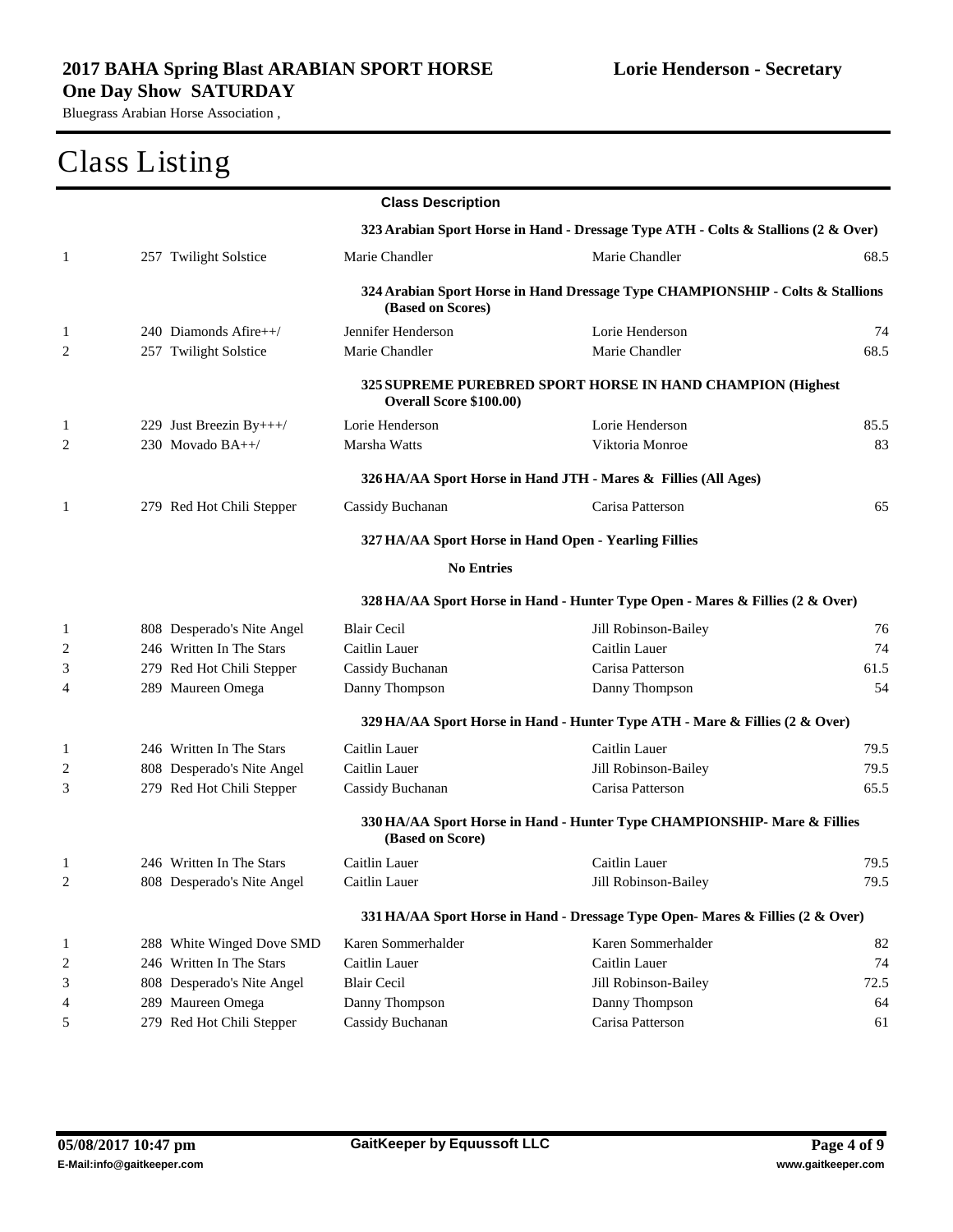|              |                            | <b>Class Description</b>                                |                                                                                |      |
|--------------|----------------------------|---------------------------------------------------------|--------------------------------------------------------------------------------|------|
|              |                            |                                                         | 332 HA/AA Sport Horse in Hand - Dressage Type ATH - Mares & Fillies (2 & Over) |      |
| 1            | 288 White Winged Dove SMD  | Karen Sommerhalder                                      | Karen Sommerhalder                                                             | 83   |
| 2            | 808 Desperado's Nite Angel | Caitlin Lauer                                           | Jill Robinson-Bailey                                                           | 78   |
| 3            | 287 Breakfast at Tiffany   | Jeannie Hayes                                           | Jeannie Hayes                                                                  | 77   |
| 4            | 246 Written In The Stars   | Caitlin Lauer                                           | Caitlin Lauer                                                                  | 75   |
| 5            | 289 Maureen Omega          | Deneb Thompson                                          | Danny Thompson                                                                 | 66.5 |
| 6            | 279 Red Hot Chili Stepper  | Cassidy Buchanan                                        | Carisa Patterson                                                               | 61   |
| 7            | 268 Bling Bling Gal        | Jeneva Steffes                                          | Alexandria Harnett- Purdom                                                     | 57.5 |
|              |                            | $(2 \& Qver)$                                           | 333 HA/AA Sport Horse in Hand - Dressage Type CHAMPIONSHIP - Mares & Fillies   |      |
| 1            | 288 White Winged Dove SMD  | Karen Sommerhalder                                      | Karen Sommerhalder                                                             | 83   |
| 2            | 808 Desperado's Nite Angel | Caitlin Lauer                                           | Jill Robinson-Bailey                                                           | 78   |
|              |                            | 334 HA/AA Sport Horse in Hand JTH - Geldings (All Ages) |                                                                                |      |
| 1            | 267 Psyches Golden Flash   | Victoria Barr                                           | Victoria Barr                                                                  | 73.5 |
|              |                            | 335 HA/AA Sport Horse in Hand Open - Yearling Geldings  |                                                                                |      |
|              |                            | <b>No Entries</b>                                       |                                                                                |      |
|              |                            |                                                         | 336 HA/AA Sport Horse in Hand - Hunter Type Open - Geldings (2 & Over)         |      |
| 1            | 807 High Voltage Overload  | <b>Blair Cecil</b>                                      | Jill Robinson-Bailey                                                           | 83.5 |
| 2            | 806 Anda Beat Goz On       | Chelsea Dowdy                                           | Dana Callaway                                                                  | 76   |
| 3            | 228 Monster Truck          | Lorie Henderson                                         | Lorie Henderson                                                                | 63   |
|              |                            |                                                         | 337 HA/AA Sport Horse in Hand - Hunter Type ATH - Geldings (2 & Over)          |      |
| 1            | 807 High Voltage Overload  | Caitlin Lauer                                           | Jill Robinson-Bailey                                                           | 82.5 |
|              |                            | on Score)                                               | 338 HA/AA Sport Horse in Hand - Hunter Type CHAMPIONSHIP - Geldings (Based     |      |
| 1            | 807 High Voltage Overload  | Caitlin Lauer                                           | Jill Robinson-Bailey                                                           | 83.5 |
| 2            | 806 Anda Beat Goz On       | Chelsea Dowdy                                           | Dana Callaway                                                                  | 76   |
|              |                            |                                                         | 339 HA/AA Sport Horse in Hand - Dressage Type Open - Geldings (2 & Over)       |      |
| $\mathbf{1}$ | 807 High Voltage Overload  | <b>Blair Cecil</b>                                      | Jill Robinson-Bailey                                                           | 77.5 |
|              |                            |                                                         | 340 HA/AA Sport Horse in Hand - Dressage Type ATH - Geldings (2 & Over)        |      |
| $\mathbf{1}$ | 807 High Voltage Overload  | Caitlin Lauer                                           | Jill Robinson-Bailey                                                           | 77.5 |
|              |                            | on Score)                                               | 341 HA/AA Sport Horse in Hand - Dressage Type CHAMPIONSHIP - Geldings (Based   |      |
| $\mathbf{1}$ | 807 High Voltage Overload  | Caitlin Lauer                                           | Jill Robinson-Bailey                                                           | 77.5 |
|              |                            | 342 HA/AA Sport Horse in Hand Open - Yearling Colts     |                                                                                |      |
| 1            | 233 Dancing at Midnight    | Lorie Henderson                                         | Lorie Henderson                                                                | 63   |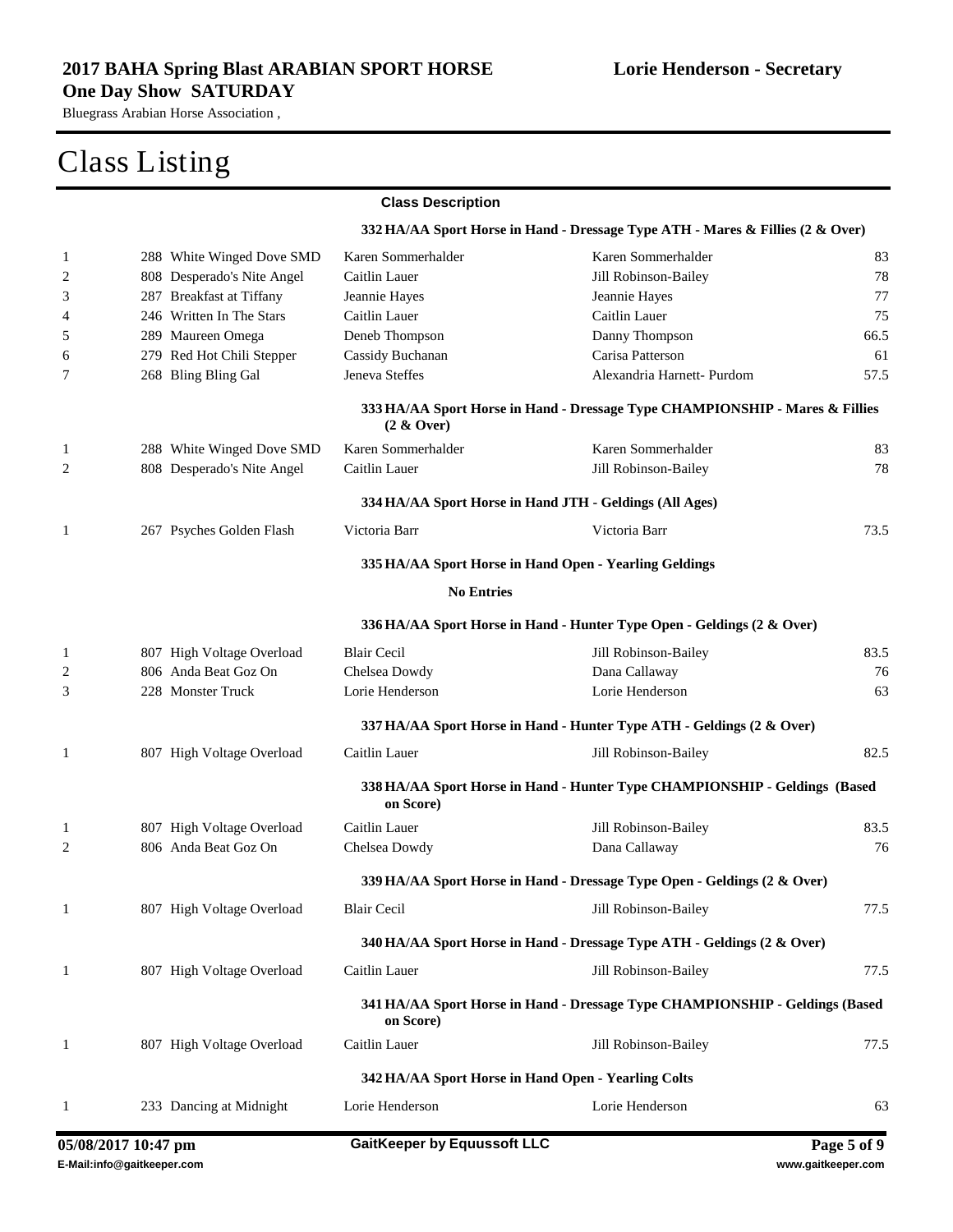|                |                           | <b>Class Description</b>                            |                                                                                 |       |
|----------------|---------------------------|-----------------------------------------------------|---------------------------------------------------------------------------------|-------|
|                |                           |                                                     | 343 HA/AA Sport Horse in Hand - Hunter Type Open - Colts/Stallions (2 & Over)   |       |
| 1              | 813 SAX Gold Dust         | Danny Thompson                                      | Donna Lassanke                                                                  | 76.75 |
|                |                           |                                                     | 344 HA/AA Sport Horse in Hand Hunter Type ATH - Colts/Stallions (2 & Over)      |       |
| 1              | 813 SAX Gold Dust         | Donna Lassanke                                      | Donna Lassanke                                                                  | 78    |
|                |                           | (based 0n Scores)                                   | 345 HA/AA Sport Horse in Hand Hunter Type CHAMPIONSHIP - Colts/Stallions        |       |
| 1              | 813 SAX Gold Dust         | Danny Thompson                                      | Donna Lassanke                                                                  | 78    |
|                |                           |                                                     | 346 HA/AA Sport Horse in Hand - Dressage Type Open - Colts/Stallions (2 & Over) |       |
| $\mathbf{1}$   | 813 SAX Gold Dust         | Danny Thompson                                      | Donna Lassanke                                                                  | 77.5  |
|                |                           |                                                     | 347 HA/AA Sport Horse in Hand - Dressage Type ATH - Colts/Stallions (2 & Over)  |       |
| 1              | 813 SAX Gold Dust         | Donna Lassanke                                      | Donna Lassanke                                                                  | 79.5  |
|                |                           | (Based on Score)                                    | 348 HA/AA Sport Horse in Hand - Dressage Type CHAMPIONSHIP - Colts/Stallions    |       |
| 1              | 813 SAX Gold Dust         | Donna Lassanke                                      | Donna Lassanke                                                                  | 79.5  |
|                |                           | <b>Overall Score - \$100.00)</b>                    | 349 SUPREME HA/AA SPORT HORSE IN HAND CHAMPION (Highest HA/AA                   |       |
| $\mathbf{1}$   | 807 High Voltage Overload | Caitlin Lauer                                       | Jill Robinson-Bailey                                                            | 83.5  |
| 2              | 288 White Winged Dove SMD | Karen Sommerhalder                                  | Karen Sommerhalder                                                              | 83    |
|                |                           |                                                     | 350 TBA Arabian/HA/AA Walk/Trot 10 & Under Sport Horse                          |       |
| 1              | 254 Believe in Promises   | Lillian Ball                                        | Linna Sewell                                                                    |       |
| 2              | 264 TF Out of Afrika      | Alyssia Davis                                       | Alyssia Davis                                                                   |       |
| 3              | 268 Bling Bling Gal       | Alexandria Harnett- Purdom                          | Alexandria Harnett- Purdom                                                      |       |
|                |                           | 351 Arabian Sport Horse Under Saddle - Open         |                                                                                 |       |
| 1              | 244 Tikit Vikit           | Laura Corsentino                                    | Jodi Koford                                                                     |       |
| $\overline{2}$ | 227 Patriot V++++//       | Lorie Henderson                                     | Lorie Henderson                                                                 |       |
| 3              | 260 A Royal Gift          | Jenese Briegel                                      | Jenese Briegel                                                                  |       |
| 4              | 252 Incredible HSA        | Henrietta Ellzey                                    | Gerald C. or Barbara A. Johnson                                                 |       |
|                |                           | 352 HA/AA Sport Horse Under Saddle - Open           |                                                                                 |       |
| 1              | 256 Matarita              | Linna Sewell                                        | William Drehs                                                                   |       |
| $\overline{c}$ | 246 Written In The Stars  | Caitlin Lauer                                       | Caitlin Lauer                                                                   |       |
|                |                           | 353 Arabian Sport Horse Under Saddle - Junior Horse |                                                                                 |       |
| 1              | 231 Shatons Bey Rose      | Lorie Henderson                                     | Joyce Bosse                                                                     |       |
| $\overline{c}$ | 274 Kentucky Chrome ARA   | <b>Charles Flickinger</b>                           | Jeffery Caldwell                                                                |       |
| 3              | 232 Shatons Rock Star     | Kaylee Markonich                                    | Joyce Bosse                                                                     |       |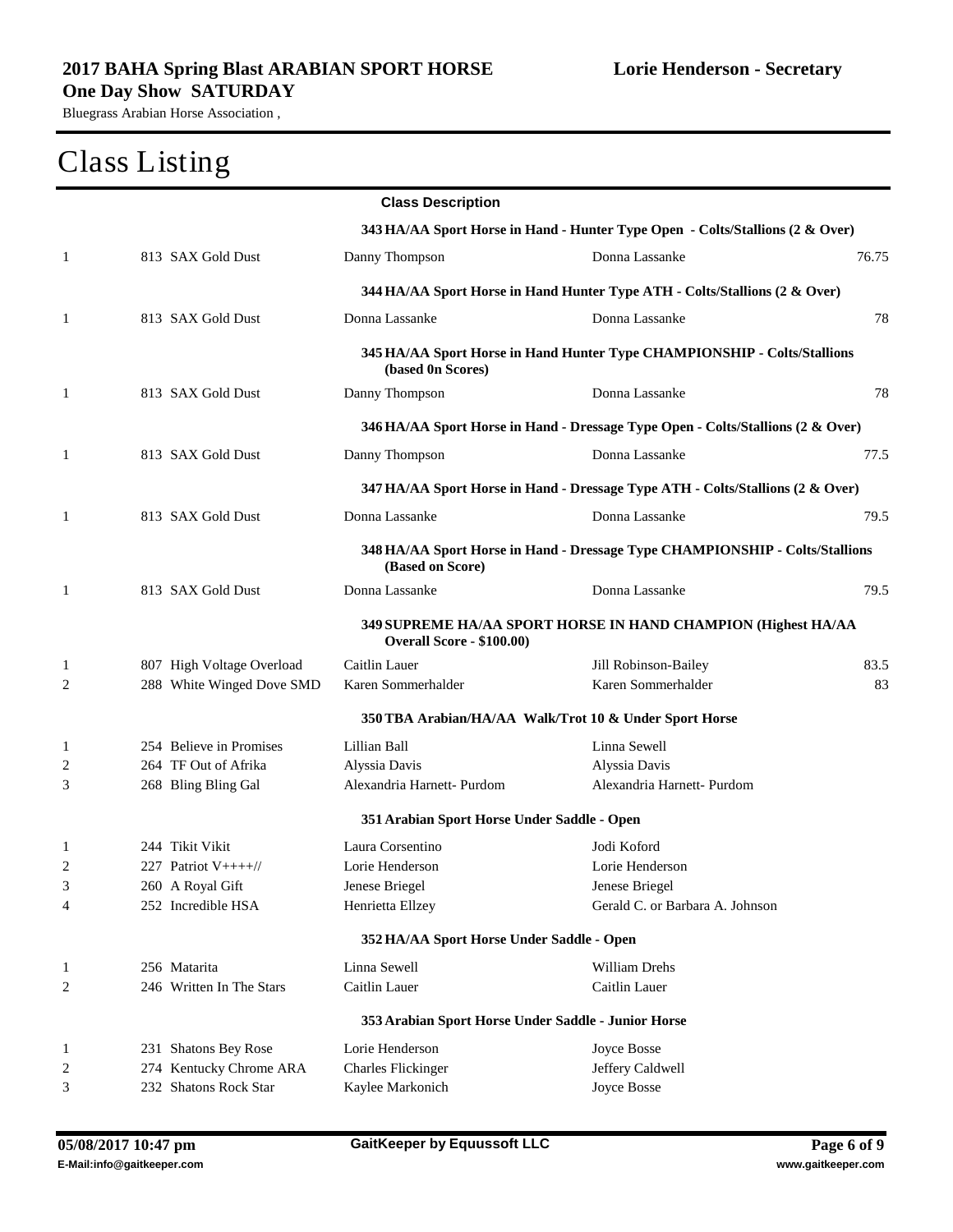|                |                                                   | <b>Class Description</b>                   |                                                     |  |  |
|----------------|---------------------------------------------------|--------------------------------------------|-----------------------------------------------------|--|--|
|                | 354 HA/AA Sport Horse Under Saddle - Junior Horse |                                            |                                                     |  |  |
|                | 288 White Winged Dove SMD                         | Hannah Edwards                             | Karen Sommerhalder                                  |  |  |
|                |                                                   |                                            | 355 Arabian Sport Horse Under Saddle - Novice Horse |  |  |
| 1              | 231 Shatons Bey Rose                              | Lorie Henderson                            | Joyce Bosse                                         |  |  |
| $\overline{c}$ | 283 Rodeo Road                                    | Carisa Patterson                           | Jennifer Tucker                                     |  |  |
| 3              | 260 A Royal Gift                                  | Jenese Briegel                             | Jenese Briegel                                      |  |  |
| 4              | 232 Shatons Rock Star                             | Kaylee Markonich                           | Joyce Bosse                                         |  |  |
| 5              | 252 Incredible HSA                                | Henrietta Ellzey                           | Gerald C. or Barbara A. Johnson                     |  |  |
|                |                                                   |                                            | 356 HA/AA Sport Horse Under Saddle - Novice Horse   |  |  |
| 1              | 287 Breakfast at Tiffany                          | Jeannie Hayes                              | Jeannie Hayes                                       |  |  |
| 2              | 228 Monster Truck                                 | Lorie Henderson                            | Lorie Henderson                                     |  |  |
|                |                                                   | 357 Arabian Sport Horse Under Saddle - ATR |                                                     |  |  |
| 1              | 230 Movado $BA++/$                                | Marsha Watts                               | Viktoria Monroe                                     |  |  |
| 2              | 241 Hottlanta                                     | Jennifer Henderson                         | Lorie Henderson                                     |  |  |
| 3              | 227 Patriot $V++++$                               | Kaylee Markonich                           | Lorie Henderson                                     |  |  |
| 4              | 237 Kentucky Moonshyne+                           | Holly Kratzenberg                          | Holly Kratzenberg                                   |  |  |
| 5              | 243 AO Gazelle                                    | Carisa Patterson                           | Carisa Patterson                                    |  |  |
| 6              | 234 Xanadus Whimsical++                           | Grace Garr                                 | Lorie Henderson                                     |  |  |
|                | 229 Just Breezin By+++/                           | Tabitha Taylor                             | Lorie Henderson                                     |  |  |
|                | 252 Incredible HSA                                | Henrietta Ellzey                           | Gerald C. or Barbara A. Johnson                     |  |  |
|                | 260 A Royal Gift                                  | Jenese Briegel                             | Jenese Briegel                                      |  |  |
|                | 292 FA Soccer                                     | <b>Brooke Schafer</b>                      | <b>Brooke Schafer</b>                               |  |  |
|                |                                                   | 358 HA/AA Sport Horse Under Saddle - ATR   |                                                     |  |  |
| 1              | 287 Breakfast at Tiffany                          | Jeannie Hayes                              | Jeannie Hayes                                       |  |  |
| 2              | 246 Written In The Stars                          | Caitlin Lauer                              | Caitlin Lauer                                       |  |  |
|                |                                                   | 359 Arabian Sport Horse Under Saddle - JTR |                                                     |  |  |
| 1              | 284 TL Lonestar++++ $\frac{1}{\sqrt{2}}$          | <b>Bethany Edwards</b>                     | <b>Bethany Edwards</b>                              |  |  |
| 2              | 227 Patriot V++++//                               | Kaylee Markonich                           | Lorie Henderson                                     |  |  |
| 3              | 229 Just Breezin By+++/                           | Tabitha Taylor                             | Lorie Henderson                                     |  |  |
| 4              | 265 Primed and Ready                              | Haley Jenkins                              | Haley Jenkins                                       |  |  |
| 5              | 242 Shatons Spirit                                | Elise Goff                                 | Elise Goff                                          |  |  |
| 6              | 234 Xanadus Whimsical++                           | Grace Garr                                 | Lorie Henderson                                     |  |  |
|                | 230 Movado BA++/                                  | Marsha Watts                               | Viktoria Monroe                                     |  |  |
|                | 235 Augustara Bey+++/                             | <b>McCartney Swears</b>                    | Claudia Duncan                                      |  |  |
|                | 270 Gospel Singer                                 | Dru Adams                                  | Dru Adams                                           |  |  |
|                | 292 FA Soccer                                     | <b>Brooke Schafer</b>                      | <b>Brooke Schafer</b>                               |  |  |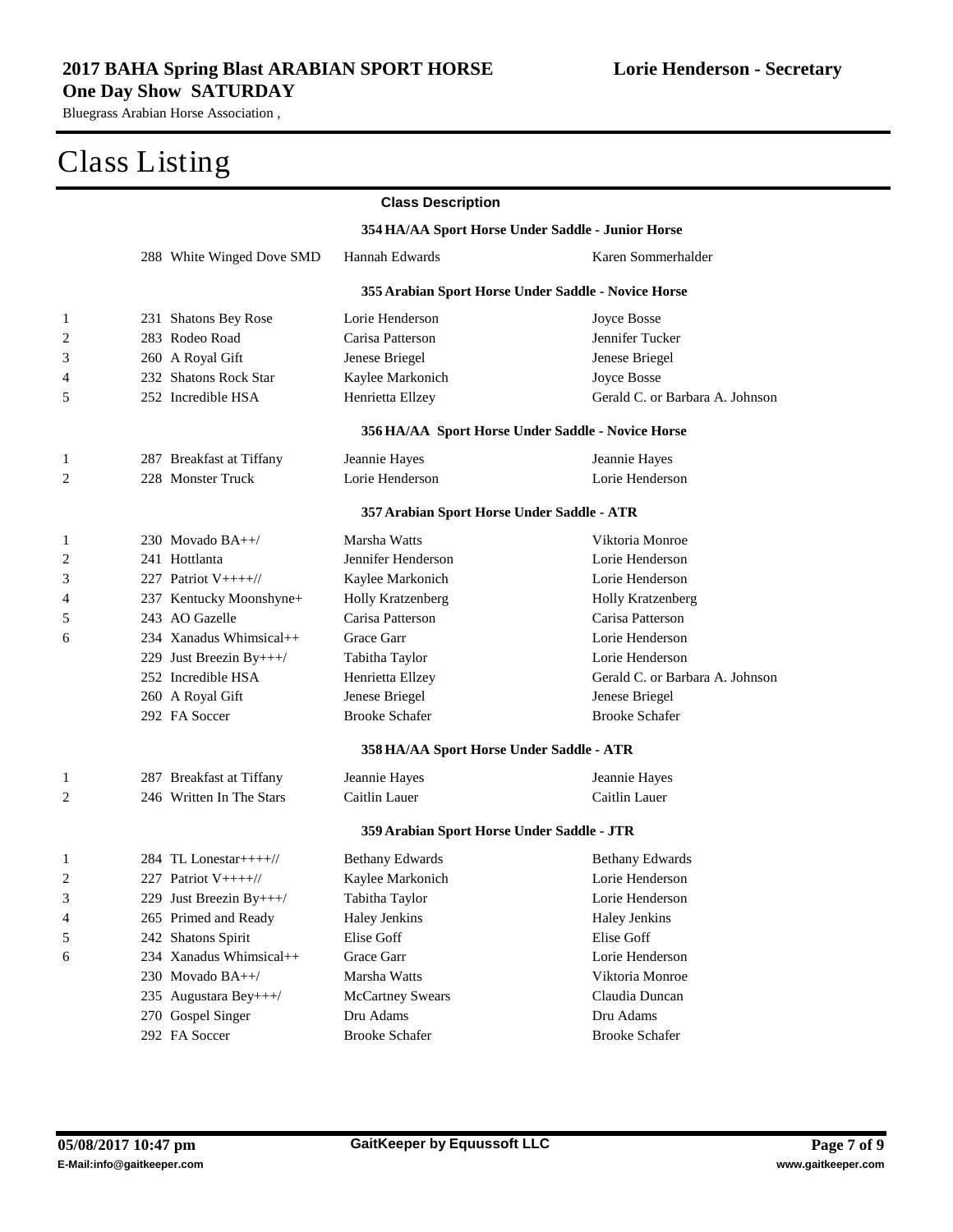|                |                                          | <b>Class Description</b>                         |                                                                        |
|----------------|------------------------------------------|--------------------------------------------------|------------------------------------------------------------------------|
|                |                                          | 360 HA/AA Sport Horse Under Saddle - JTR         |                                                                        |
| 1              | 267 Psyches Golden Flash                 | Victoria Barr                                    | Victoria Barr                                                          |
| 2              | 228 Monster Truck                        | Kaylee Markonich                                 | Lorie Henderson                                                        |
|                |                                          | <b>361 TBA</b>                                   |                                                                        |
|                |                                          | <b>No Entries</b>                                |                                                                        |
|                |                                          | 362 Arabian Sport Horse Show Hack - Open         |                                                                        |
| 1              | 244 Tikit Vikit                          | Laura Corsentino                                 | Jodi Koford                                                            |
| $\overline{c}$ | 284 TL Lonestar++++//                    | <b>Bethany Edwards</b>                           | <b>Bethany Edwards</b>                                                 |
| 3              | 227 Patriot V++++//                      | Lorie Henderson                                  | Lorie Henderson                                                        |
| 4              | 265 Primed and Ready                     | Haley Jenkins                                    | Haley Jenkins                                                          |
|                |                                          | 363 HA/AA Sport Horse Show Hack - Open           |                                                                        |
| 1              | 256 Matarita                             | Linna Sewell                                     | William Drehs                                                          |
|                |                                          | 364 Arabian Sport Horse Show Hack - Novice Horse |                                                                        |
|                |                                          | <b>No Entries</b>                                |                                                                        |
|                |                                          | 365 HA/AA Sport Horse Show Hack - Novice Horse   |                                                                        |
| 1              | 246 Written In The Stars                 | Caitlin Lauer                                    | Caitlin Lauer                                                          |
| 2              | 267 Psyches Golden Flash                 | Victoria Barr                                    | Victoria Barr                                                          |
|                |                                          | 366 Arabian Sport Horse Show Hack - ATR          |                                                                        |
| 1              | 284 TL Lonestar++++ $\frac{1}{\sqrt{2}}$ | <b>Bethany Edwards</b>                           | <b>Bethany Edwards</b>                                                 |
| 2              | 237 Kentucky Moonshyne+                  | Holly Kratzenberg                                | Holly Kratzenberg                                                      |
| 3              | 235 Augustara Bey+++/                    | <b>McCartney Swears</b>                          | Claudia Duncan                                                         |
| 4              | 229 Just Breezin By+++/                  | Tabitha Taylor                                   | Lorie Henderson                                                        |
|                |                                          | 367 HA/AA Sport Horse Show Hack - ATR            |                                                                        |
| 1              | 285 Aladdins Rising Fire                 | Mackenzie Antle                                  | Mackenzie Antle                                                        |
| 2              | 246 Written In The Stars                 | Caitlin Lauer                                    | Caitlin Lauer                                                          |
|                |                                          |                                                  | 368 TBA - Arabian Sport Horse Under Saddle Junior Horse - CHAMPIONSHIP |
| 1              | 231 Shatons Bey Rose                     | Lorie Henderson                                  | Joyce Bosse                                                            |
| 2              | 232 Shatons Rock Star                    | Kaylee Markonich                                 | Joyce Bosse                                                            |
|                |                                          |                                                  | 369 Arabian Sport Horse Under Saddle - CHAMPIONSHIP                    |
| 1              | 244 Tikit Vikit                          | Laura Corsentino                                 | Jodi Koford                                                            |
| 2              | 241 Hottlanta                            | Jennifer Henderson                               | Lorie Henderson                                                        |
| 3              | 227 Patriot V++++//                      | Lorie Henderson                                  | Lorie Henderson                                                        |